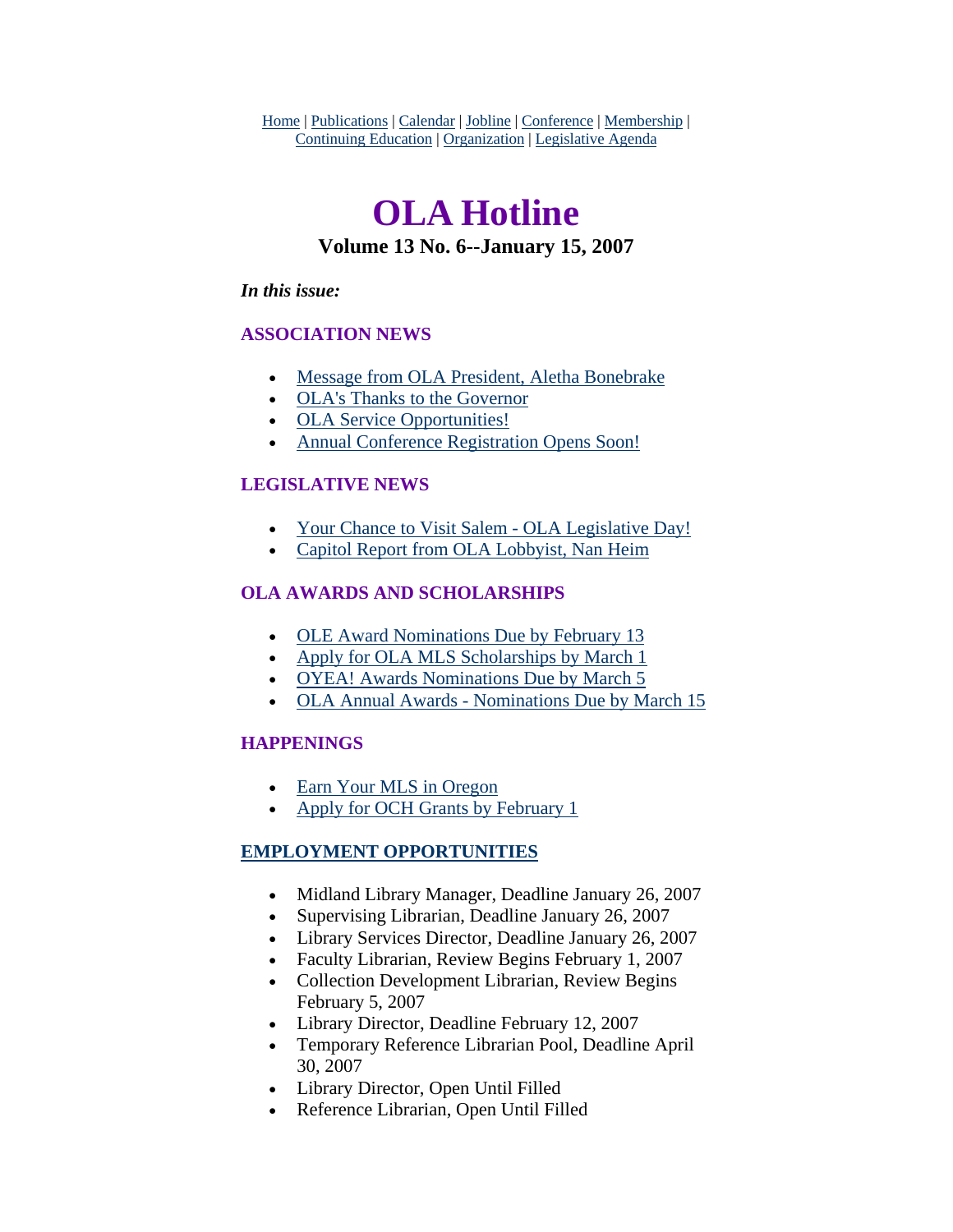- <span id="page-1-0"></span>• Library Technican 2 - Serials/E Resources, Open Until Filled
- Technical Services Library Clerk, Open Until Filled
- PT Children's Aide, Open Until Filled
- Library Reference Assistant, Open Until Filled

### **CALENDAR**

### **Association News**

### **Message from OLA President, Aletha Bonebrake**

This past year has been a very difficult one for many Oregon libraries. Our hearts go out to those who worked so hard to preserve quality library service for their communities and were met with unpredictable political vagaries that thwart good campaigns. Certainly the lack of decisiveness by Congress to give a timely decision on  $\overline{O} \& C$  payments to Oregon counties left many voters without a clear understanding of the impacts that would result.

Jackson County Library System is perhaps the most startling victim of this grave problem. For a well-run library system in a growing population area where voters have supported a massive building program for all its branch libraries in the recent past, and successful serial levies for operations as long as anyone can remember, the failure of the serial levy renewal is tragic and confusing. Yet the voters were left in limbo when Congress adjourned without renewing the timber safety net, and seemed to be relying on the pig in the poke held in the hands of Congress to keep their county services afloat. The failure of the federal revenues to finally come through at the end of the year is a huge factor in the indeterminate closure of one of our great county libraries.

The double-majority law also seriously affected the success of many library campaigns. First, for the first time in years, voter turnout in the May primary in all but a handful of small towns fell short of the 50% required to pass money measures, and the new Malheur County Library District, one of four that would have passed in May but for the double majority law, failed in the November election. Second, since the double majority has a chilling effect on placing money measures on the May ballot, most governmental bodies choose the general election.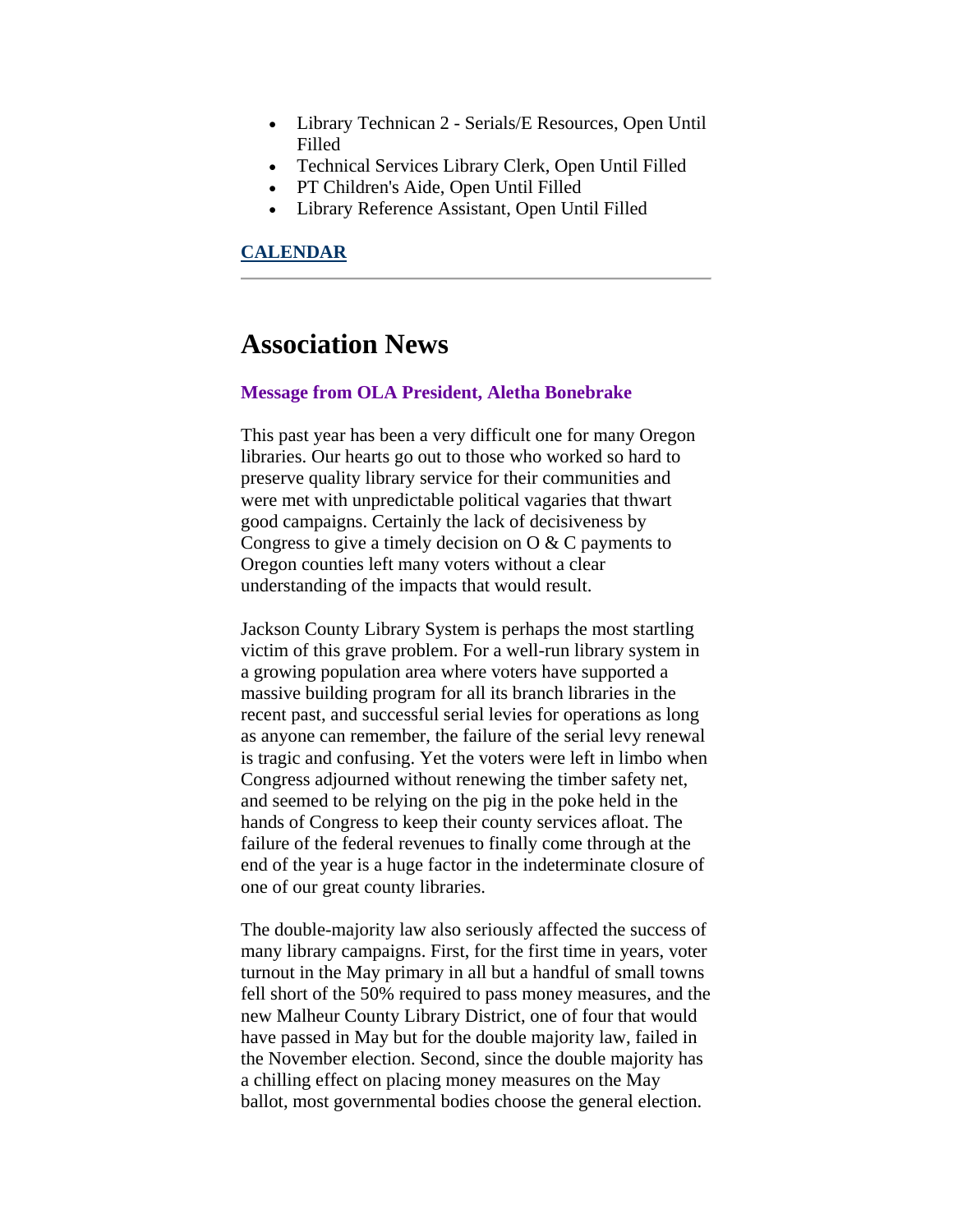Here a cacophony of messages dilutes attention to cogent arguments, and a lot of negative campaigning wearies the voter, while competition for money among several entities frightens others. Worst of all, everybody gets their tax bill just before the election.

Without dwelling further on the failures of our taxing system to deliver stable library service in Oregon, which, in spite of roller coaster funding, has the second highest per capita circulation of all 50 states, it is an honor to acknowledge the hard work that is done in Oregon by very dedicated librarians and trustees to serve the people with this most fundamental right. This is a time for us all to thank them for their courage to face the risks of the ballot box for the betterment of their communities, and for their faith and perseverance in seeking solutions. From what I have read, none are giving up.

It must be with hope that we look forward to this New Year. Perhaps the shock to communities who have lost libraries or face reduced hours will bring citizens to the polls next May with resounding affirmations. Perhaps the Legislature will renew the interest it showed last session in changing the double-majority law to exempt primary elections. Perhaps the dismal prospects of many cities and counties to fund their most basic services under current tax law will give new impetus to success of library district formation.

It is heartening to note that seven of the thirteen library measures in November did pass, including the new library district in Wasco County and a building bond for the Lebanon library. It is heartening that this is a legislative year when OLA can be a resource for our legislators to hear the voice of libraries among the many, and to raise awareness about the unique role libraries play in promoting early childhood literacy initiatives.

But the best news for the New Year is Governor Kulongoski's tremendous support of libraries, literacy, and schools. This is reflected in his budget, which proposes a 4.8% increase for the State Library, and includes funding of Ready-to-Read at \$1 per child for early childhood literacy and summer reading programs. It also shined out in his theme for several gala inaugural events around the State. The Governor asked each attendee to bring a new Dr. Seuss book, which will be given to children in the SMART program, as their entree to the events.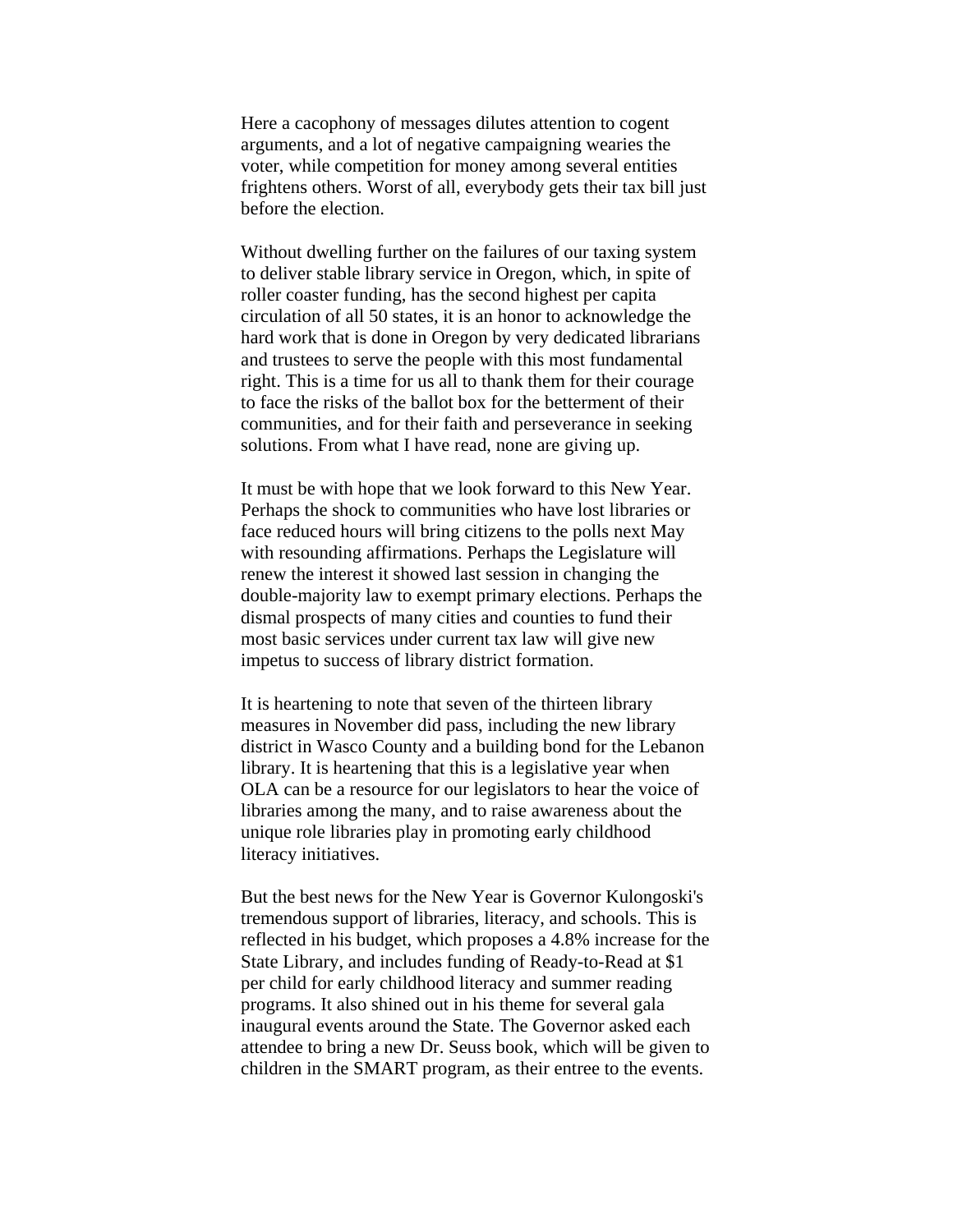<span id="page-3-0"></span>See my thank you letter to the governor below.

I hope this year brings new wisdom to all of us, and mutual support in all of our endeavors. This is what OLA is for, so listen for your neighbors' needs and help wherever you can. And speak up for your own needs, so we can collect our wisdom into solutions.

### **OLA's Thanks to the Governor** (from Aletha)

Dear Governor Kulongoski:

On behalf of the Oregon Library Association I want to thank you for the outstanding support you give to libraries and for your championing of the early childhood literacy initiative in Oregon.

Your proposed budget provides important funding for the State Library, whose Library Development Office is a crucial partner in coordinating successful programs for children and their families in literacy awareness. We also applaud your proposal for increased funding for our community partners in education, from K-12 through the universities. We know that when our schools and universities are well- funded, the information resources which undergird the curricula and research programs are more current and more readily available. When education of our young people is a priority of our leaders, it raises the consciousness of our whole society to value an educated citizenry and workforce and the investment this requires.

We in the library community are deeply committed to filling the gap from birth to school, so that our children are more successful when they enter school. We know that critical skills develop at important stages long before the child reaches kindergarten. Libraries have always had story hours for preschool exposure to pre-literacy skills and summer reading programs to help keep reading skills sharp during the school breaks. Libraries are adding lap-sit story hours for infants and toddlers and outreach programs to daycares, as well as literature and programs for parents on how literacy develops.

These programs have been traditionally funded in Oregon by the Ready-to-Read grants, which your budget has funded at \$1 per child. We are deeply grateful for this support. Through the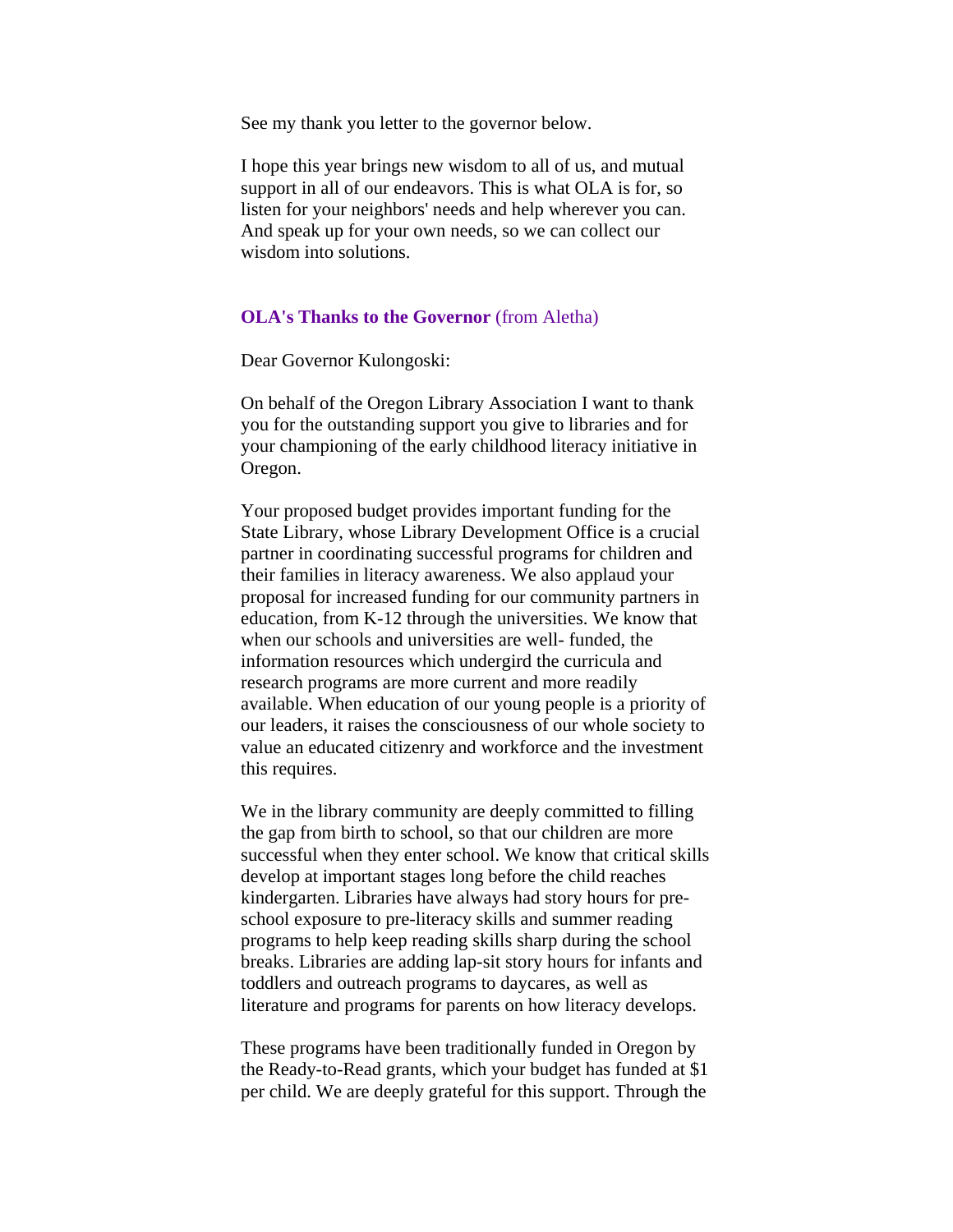<span id="page-4-0"></span>guidance of the State Library, the library community has committed to restricting Ready-to-Read grants to programs in early childhood literacy and summer reading and for ensuring a minimum grant of \$1,000 to any public library with a qualifying program, so that the smallest and most rural of our communities will have adequate resources to accomplish these shared goals.

You can count on the Oregon Library Association to be a staunch supporter of every effort you undertake to improve the chances for our children to succeed in school. Please call on us whenever we can be of help.

### **OLA Service Opportunities!**

Would you like to get more involved in OLA? Membership is made up of librarians from all types of libraries and all areas of interest and expertise, so there is a special place for you. You may want to serve on a committee where there is need, or you may want to bring some new interest to our attention, as was recently done by a Disaster Preparedness Interest Group.

Currently there is an opening on the Intellectual Freedom Committee. It operates in a stimulating environment of ethical and professional responsibility to our First Amendment freedoms. Its charge, in part, is:

- To aid development of OLA's position on intellectual freedom, interpret it to the public, and act in support of this position.
- To inform membership of pending legislation, present recommendations, and tender OLA's support of such legislation.
- To promote development by libraries of a selection policy.
- To determine facts in cases of public controversy over censorship, develop a statement of OLA's position, and present OLA's position to all interested parties.

There are also two openings on the Membership Committee, which is going through exciting changes with the management of a member services database through an electronic interface called MemberClicks. This committee offers a rewarding opportunity to someone who would like to become expert in this database and help OLA members learn to use it for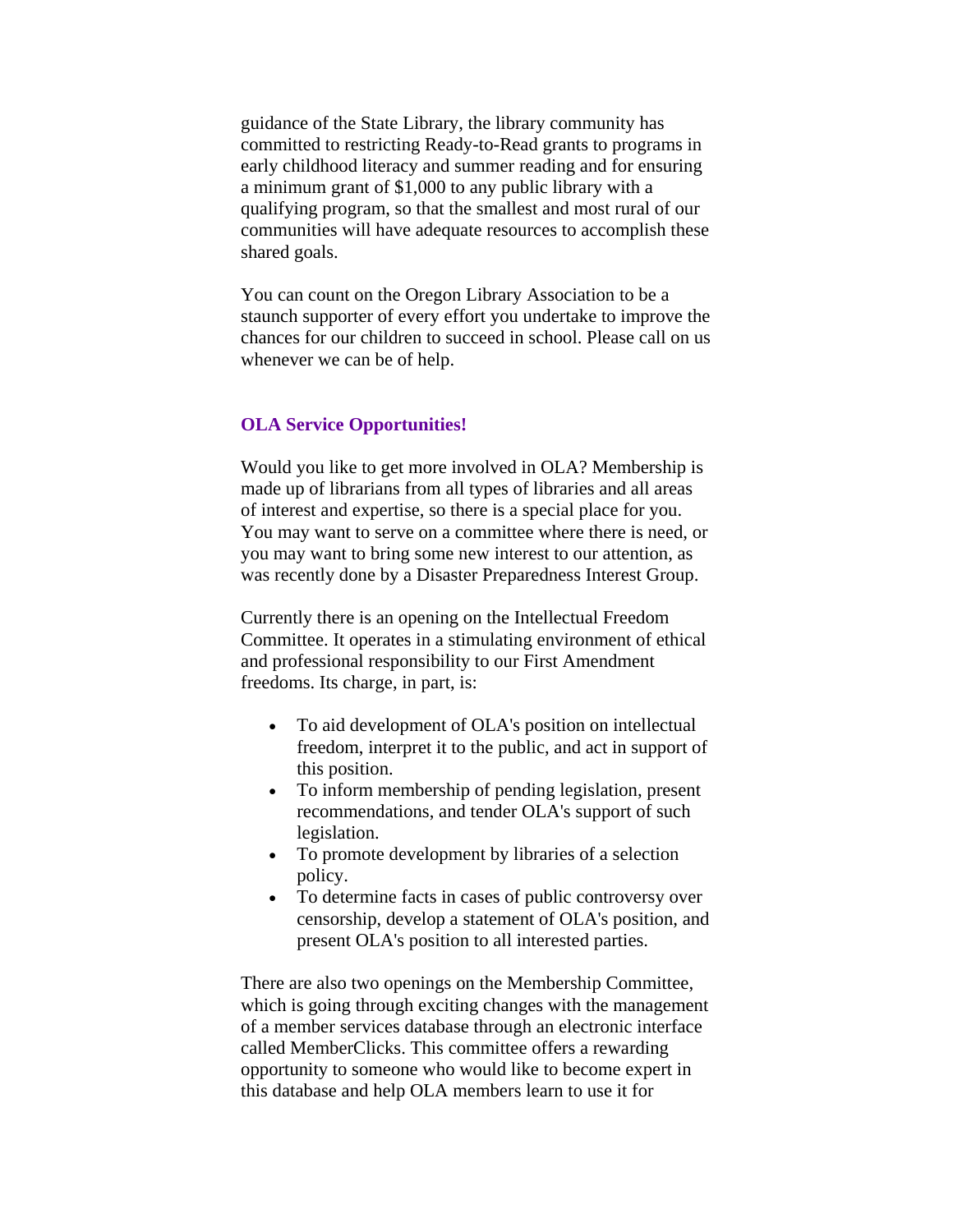<span id="page-5-0"></span>registrations, mailings, and more. The Membership Committee would also benefit greatly from a person interested in marketing the many benefits of OLA to the staffs of multitype libraries in Oregon. This would increase membership and our ability to share wisdom and increase our voice in public issues.

If you have skill in web design, you may be interested in working on an OLA web interface project. OLA is setting up a Web Design Task Force to look into how we can effectively use blogs, wikis and new things coming down the road to enhance our web appearance and functionality. This should be a great project!

If you are into the booming new library specialty of IT support and would like to network with your peers but haven't found an OLA niche for this, we are looking to create one and welcome expressed interest. It is a gleam in the eye, so email me if you think you might enjoy participating in a Technology Round Table, which could offer presentations on topics of interest to IT personnel and networking at the OLA Conference. Your email doesn't bind you to participate; we are just looking for extent of interest. If you feel called to take a lead role in forming the group, let me know that, too.

I look forward to hearing of your interest in any service activity or committee appointment, or any new ideas you might have for an as yet undeveloped interest group. Please email me, Aletha Bonebrake, at [alethab@my180.net](mailto:alethab@my180.net).

### **Annual Conference Registration Opens Soon!**

The OLA conference theme is "Finding Community: Civics, Cyberspace, and Change." Mark your calendars for the end of January when registration for this exciting conference will be open. This inspiring conference will broaden professional capabilities, stimulate creative thinking and ideas, and provide many opportunities to learn about services and systems that enhance the communities we serve. Here are key details:

- Pre-Conference: Wednesday, April 18
- Conference: Thursday and Friday, April 19 and 20
- Location: LaSells Stewart & CH2M Alumni Center in Corvallis
- Keynote: Rivkah Sass, LJ Librarian of the Year 2006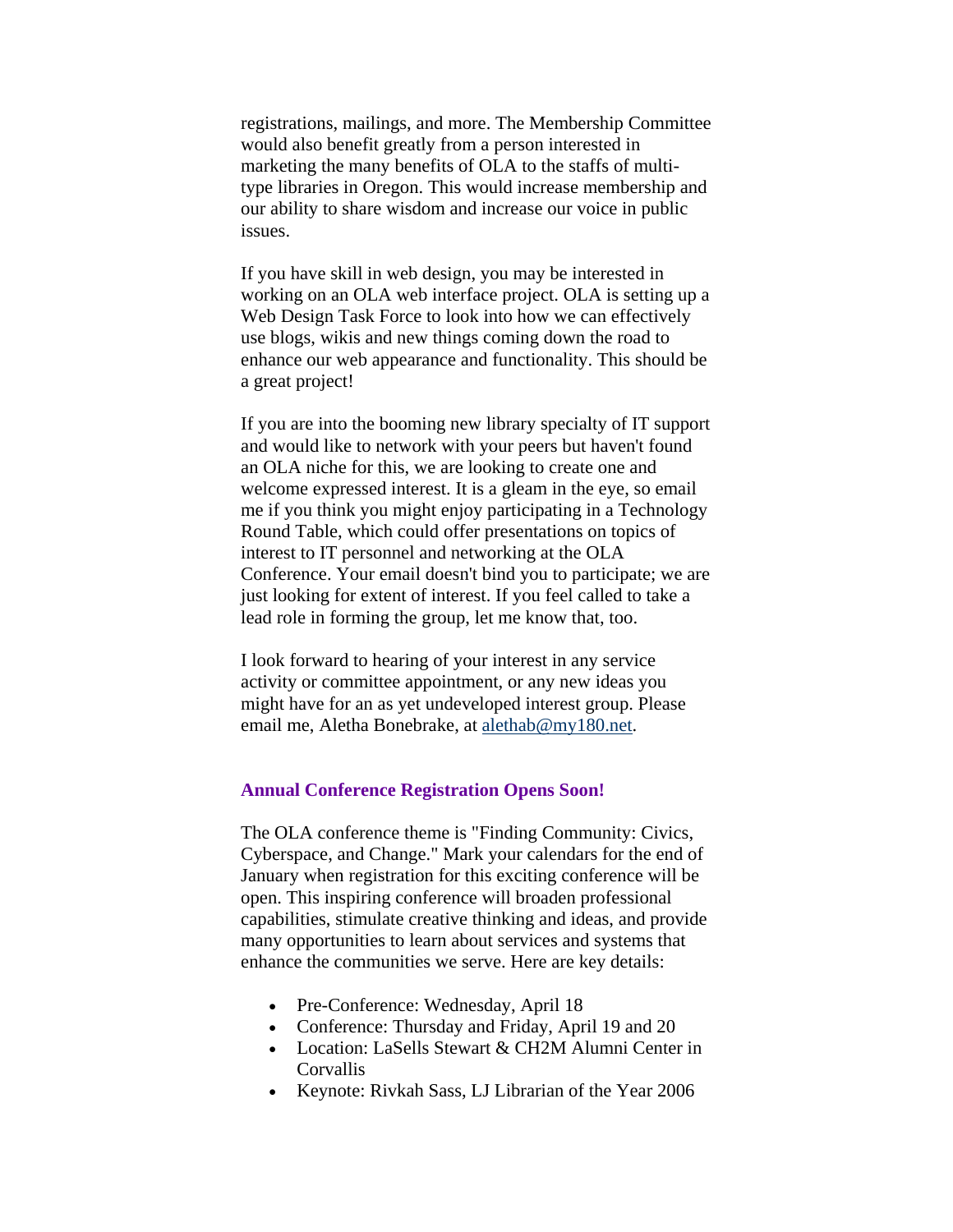& Director, Omaha Public Library

- <span id="page-6-0"></span>• Banquet Speaker: Maria Amparo Escandon, author of "Esperanza's Box of Saints" and "Gonzalez & Daughter Trucking Company"
- Luncheon Speaker: Emily Sheketoff, Executive Director, ALA Washington Office

The conference program and registration information will be available on the OLA conference site by the end of January. Hotel accommodations and contact information are available now at the [conference website](http://www.olaweb.org/conference).

## **Legislative News**

### **Your Chance to Visit Salem - OLA Legislative Day!**

Every Legislative Session the Oregon Library Association sets aside one day to visit the Oregon State Legislature. This year's OLA Legislative Day is on Wednesday, February 7. Please join us in making a strong impression on our legislators about the importance of all libraries to the people of Oregon. Activities will include:

- An issue briefing by Nan Heim, our excellent lobby ist
- Appointments to talk one-on-one with legislators
- A picture book giveaway so legislators can choose a book for their library
- Photo opportunities for legislators to appear in "Read" posters
- Lunch with colleagues
- And much more.

Come to Salem and join the fun. Make an appointment with your legislator. If the 7th doesn't work, do it next time you're in Salem. Check the [OLA Legislative Committee wiki](http://olanetwork.wikispaces.com/) for the evolving appointment schedule. Contact [Diedre Conkling](mailto:diedrec@charter.net), OLA Legislative Network Coordinator, if you are shy about making appointments or just not sure how to do it. Contact your legislator about library issues by email, letter or phone if you cannot come in person on February 7th. Issue Briefs are also available on the wiki. Contact Diedre or [Janet Webster](mailto:janet.webster@oregonstate.edu), OLA Legislative Committee Chair, if you have further questions.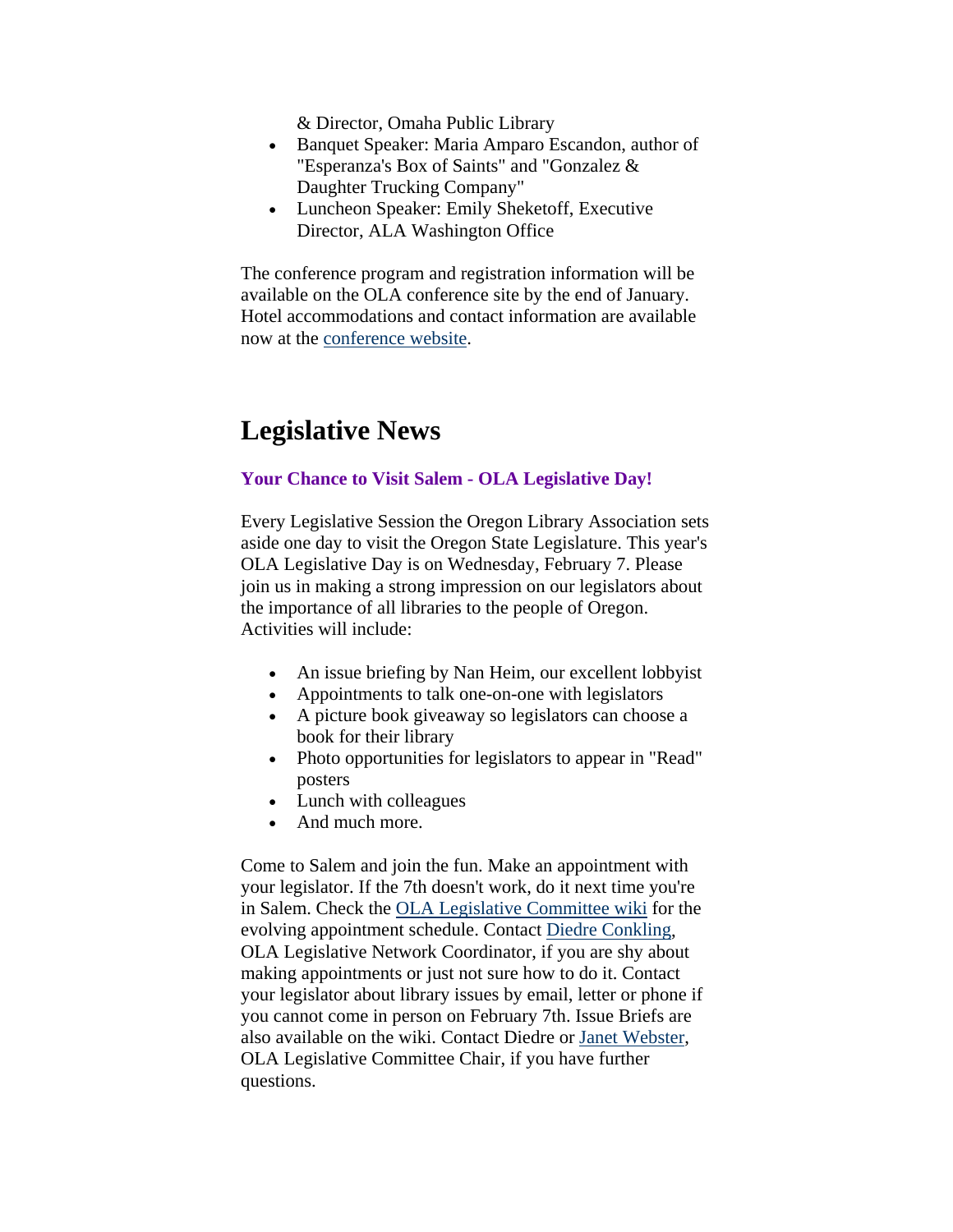### <span id="page-7-0"></span>**Capitol Report from OLA Lobbyist, Nan Heim**

The 74th Oregon Legislative Assembly convened Monday, January 8. The ninety legislators sworn in include Rep. Nancy Nathanson (D-Eugene), an OLA member, and Rep. Suzanne Bonamici (D-Portland), sister of OLA member Andrew Bonamici. Another legislator is Rep. Brian Clem (D- Salem), who has said he plans to be a big library supporter. Three OLA Legislators of the Year are also back this session: Rep. Vicki Berger (R-Salem), Senator Ginny Burdick (D-Portland) and Senator Ben Westlund (D-Bend).

One of the first bills was House Bill 2116, introduced by Governor Kulongoski at the request of the State Library Trustees. HB 2116 makes two changes in the state's Ready to Read grant program. The bill proposes that public libraries use Ready to Read grants either for programs for children age five and under, or for summer reading programs for children age 14 and under. The bill also establishes a minimum amount of \$1,000 for Ready to Read grants.

In addition, the Governor's budget proposes restoring Ready to Read grants to \$1 per child. OLA supports House Bill 2116 and we will advocate funding the grants at \$2 a child.

Our other interests this session include legislation that will be introduced soon to rewrite the state's obscenity statutes. OLA is working to be sure that librarians at public, school and academic libraries are exempt from prosecution for furnishing materials to minors that are later claimed to be pornographic.

OLA has requested a bill to protect the privacy of library patrons' email addresses. Senator Ginny Burdick (D-Portland) will be introducing that bill as soon as it is drafted by Legislative Counsel.

These are just some of the issues that OLA will be addressing in this legislative session. To help advance OLA's agenda, make your plans now to come to OLA's Legislative Day!

### **OLA Awards and Scholarships**

**OLE Award Nominations Due by February 13**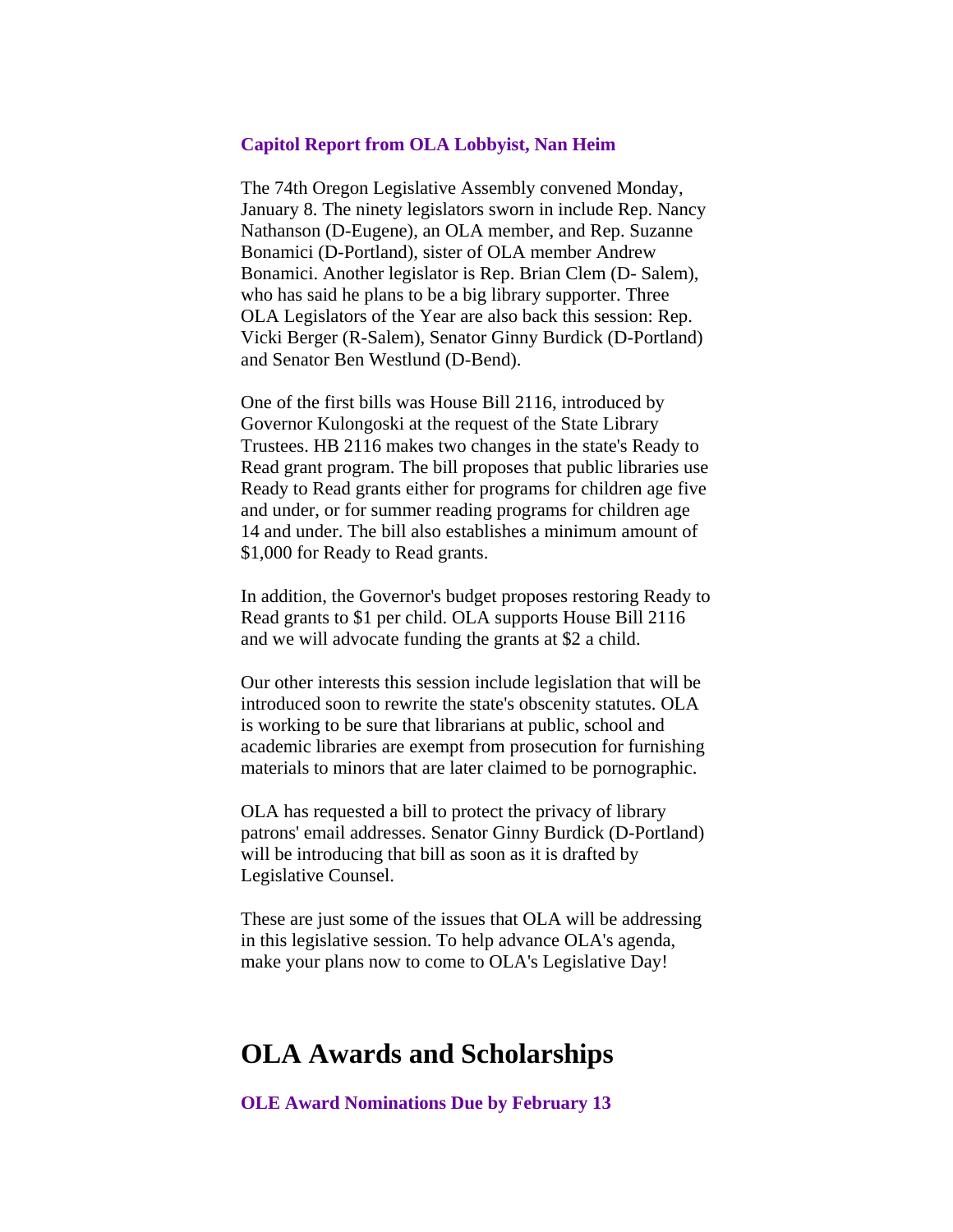<span id="page-8-0"></span>OLA's Public Library Division is looking for nominations for the person deserving of this year's OLE Award. This award is presented to a deserving person employed in any capacity in an Oregon public library who has displayed exceptional effort and excellence. The annual Ole Award was so named in recognition of the recipients' efforts to "take the bull by the horns" and get the job done.

Please send your nomination, along with a one-page statement about your candidate and why he or she is deserving of the award to [Linda Lybecker,](mailto:lindal@ci.hillsboro.or.us) Hillsboro Public Library, 2453 NW 185th Ave, Hillsboro, OR 97124.

### **Apply for OLA MLS Scholarships by March 1**

Last month, OLA launched its new scholarship program for Oregon residents enrolled, or planning to enroll, full-time in a graduate course of study for the Masters in Library Science degree. Over \$17,000 in scholarship awards is available. The deadline for applications is March 1. However, applicants who submit their completed application by February 15 will be entered into drawings for twenty-three, \$500 awards. More information is available in a [previous Hotline.](http://www.olaweb.org/hotline/vol13/olahot13-04.shtml#schl)

### **OYEA! Awards Nominations Due by March 5**

Last fall, April Witteveen, Chair of the Oregon Young Adult Network (OYAN), announced the creation of the group's new OYEA! [OYAN's You're Excellent!] Award created to recognize outstanding contributions to teens in Oregon libraries.

The annual award, to be presented during the 2007 OLA Conference, will be granted to an individual, library, organization, program, or initiative as a way to acknowledge and celebrate the recipient's efforts. The prize will consist of an engraved plaque as well as a monetary donation made to the teen services program chosen by the award's recipient.

Do you know of a person, organization, or program that deserves recognition for their role in providing exceptional teen library services in Oregon? Please send the nominee's name, your contact information, and a description of the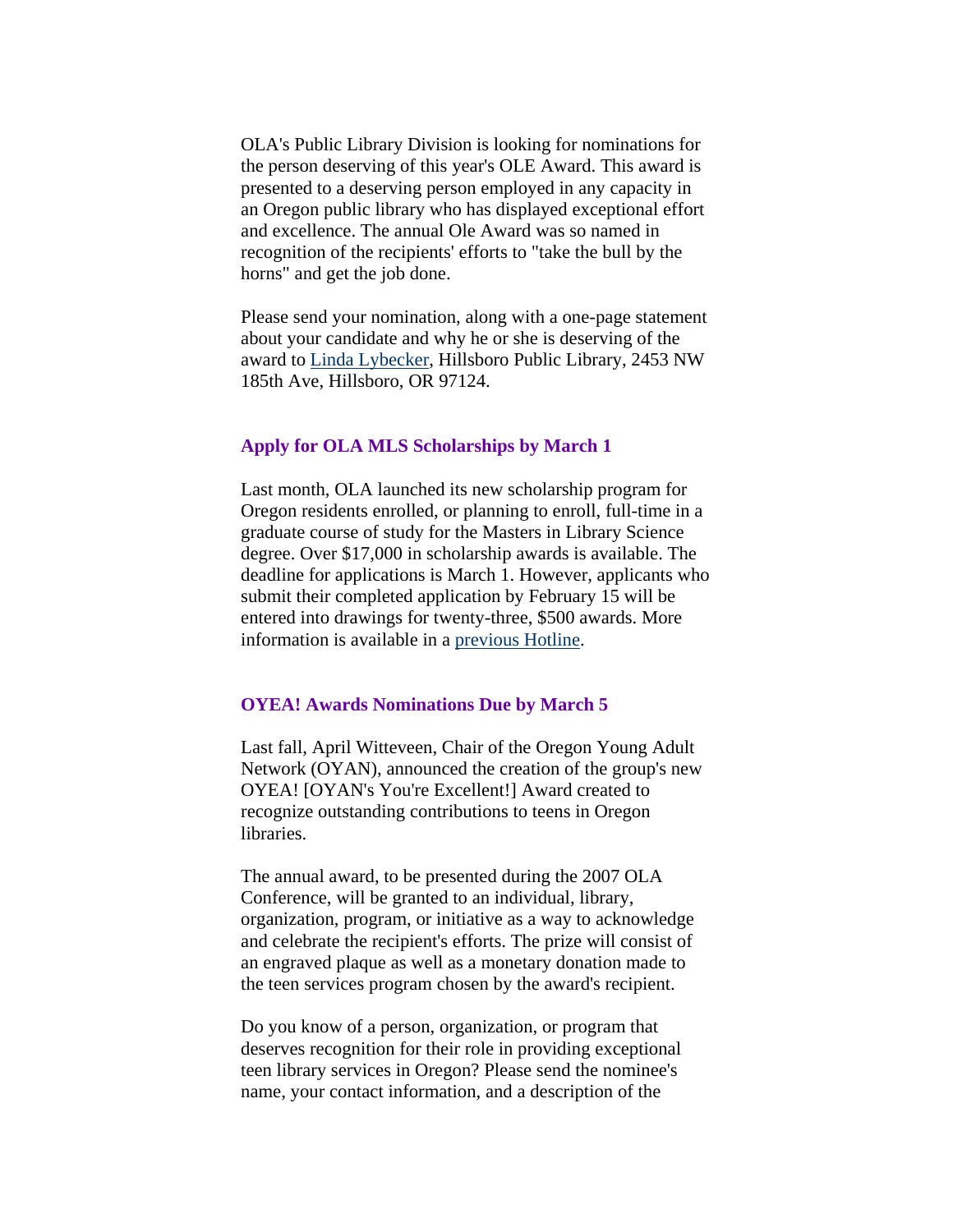<span id="page-9-0"></span>positive and significant contribution to teens via email or snail mail to the OYAN Awards Committee Chair: [Sue Ludington](mailto:susanlu@multcolib.org), 3727 SE Gladstone, Portland, OR 97202.

Nominations are being accepted now, with a deadline of March 5, 2007. Preference will be given to nominees who are supported by a letter of recommendation written and submitted by a teen. For further information on eligibility and complete award procedures, please refer to the [OLA Bylaws.](http://olaweb.org/bylaws/oyea.shtml) The Awards Committee knows that there are many wonderful things Oregon libraries are doing for teens; please submit your deserving nominee today!

#### **OLA Annual Awards - Nominations Due by March 15**

Honor your exceptional colleagues with OLA Awards! OLA's Honors & Awards Committee seeks nominations for four special awards (Oregon Librarian of the Year, Oregon Library Employee of the Year, Oregon Library Supporter of the Year, Oregon Library Association Distinguished Service Award).

Be sure to read the [awards guidelines](http://www.olaweb.org/bylaws/awards.shtml), which were revised recently. These awards will be presented to recipients at the 2007 OLA Conference in Corvallis.

Nomination letters are due on the Ides of March, Thursday, March 15, 2007. Your letter of nomination should include the following information, if pertinent, and be as informational as possible:

- Provide nominees' current position
- Past positions held and summary of major accomplishments
- OLA activities: committee appointments, etc.
- Brief description of other noteworthy accomplishments
- Your name and how you can be reached if the committee has questions

Letters of support are encouraged with, or following, the original nominating letter. Submit no more than six letters of support.

Questions can be directed to [Connie Bennett,](mailto:connie.j.bennett@ci.eugene.or.us) Chair, Honors & Awards Committee, by email or 541-682-5363.